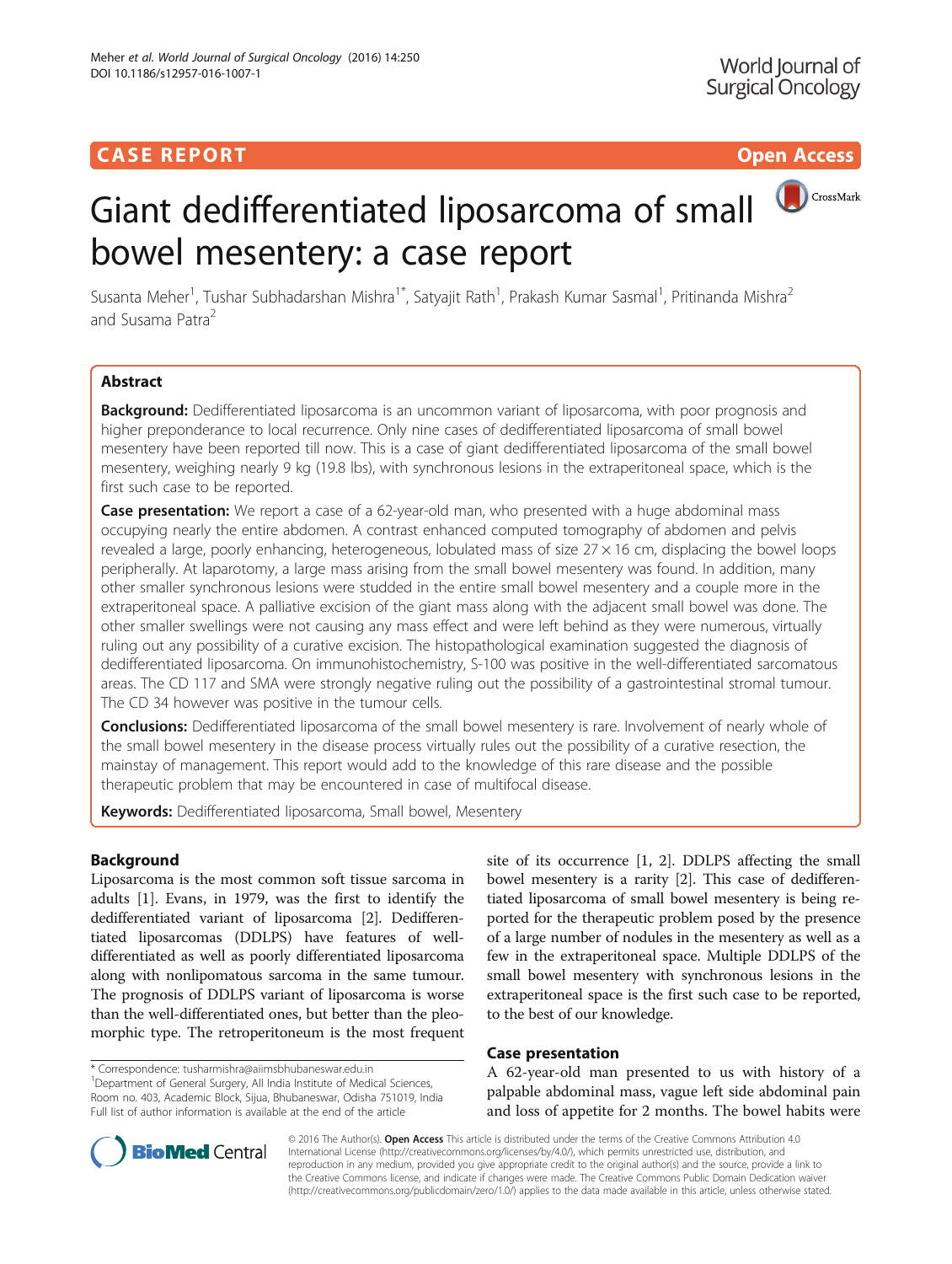normal, and there was no history of weight loss. He was a known hypertensive on medications. On examination, the patient was thin built and had a huge abdominal mass extending from the epigastrium to the hypogastrium including both the flanks.

The routine hematogical and biochemical parameters were within normal limits. The tumour markers including CA19-9, carcinoembryonic antigen (CEA) and CA-125 levels were also within normal limits. Abdominal sonography revealed a heterogeneous, nodular, soft tissue mass nearly filling the abdominal cavity. Computed tomography showed a large, poorly enhancing, lobulated soft tissue mass of size  $27 \times 16$  cm with fluid densities. The mass was displacing the bowel loops peripherally (Fig. 1). There was no evidence of calcification or ascites.

On laparotomy, a huge well-circumscribed lobulated mass was identified arising from the jejunal mesentery 20 cm away from the ligament of Trietz. Multiple nodular lesions were found adjacent to the main tumour mass, largest measuring  $3.5 \times 2.5 \times 3$  cm (Fig. [2\)](#page-2-0). There were two extraperitoneal nodules measuring 2.5 cm × 2.5 cm in size in maximum dimensions, present one at the right deep inguinal ring, and the other near the right iliac vessels. Segmental resection of the small bowel was done including the tumour mass and the mesenteric nodules.

Gross examination revealed a large lobulated mass of size  $35 \times 25 \times 25$  cm, weighing 9 kg (19.8 lbs). Cut section showed a greyish yellow, soft to firm tumour with solid components along with myxoid area in less than 50 % area. The attached small bowel with mesentery

measured 40 cm. There were multiple nodules over the mesentery, largest measuring  $3.5 \times 2.5 \times 3$  cm and smallest measuring  $0.5 \times 0.5$  cm.

Histopathological examination showed a partially encapsulated tumour composed of spindle cells, arranged in long and short fascicles and in storiform pattern. The neoplastic cells were oval to spindloid with round to oval pleomorphic hyperchromatic nuclei, with prominent nucleoli. Binucleated and multinucleated giant cells were seen. Round cells with nucleus pushed laterally with vacuolated cytoplasm resembling lipoblasts were present interspersed in between the tumour cells. There was a zone of transition between the well-differentiated area to a high-grade sarcomatous area with extensive coagulative necrosis, hyalinisation and myxoid changes. Mononuclear cell infiltration including lymphocytes and plasma cells were present. Mitotic rate was 8–10/10 per high power field. A diagnosis of dedifferentiated liposarcoma was made based on the basis of histological features. On immunohistochemistry, S-100 was positive in the well-differentiated sarcomatous areas. The CD 117 and SMA were strongly negative ruling out the possibility of a gastrointestinal stromal tumour (GIST). The CD 34 however was positive in the tumour cells. In the first follow-up after 1 month, the patient had gained weight and had regained his appetite. He had a general overall feeling of well-being. There was no significant problem at 10 months post surgery.

#### Discussion

According to the WHO, lipomatous tumours are classified into benign, intermediate and malignant types. The

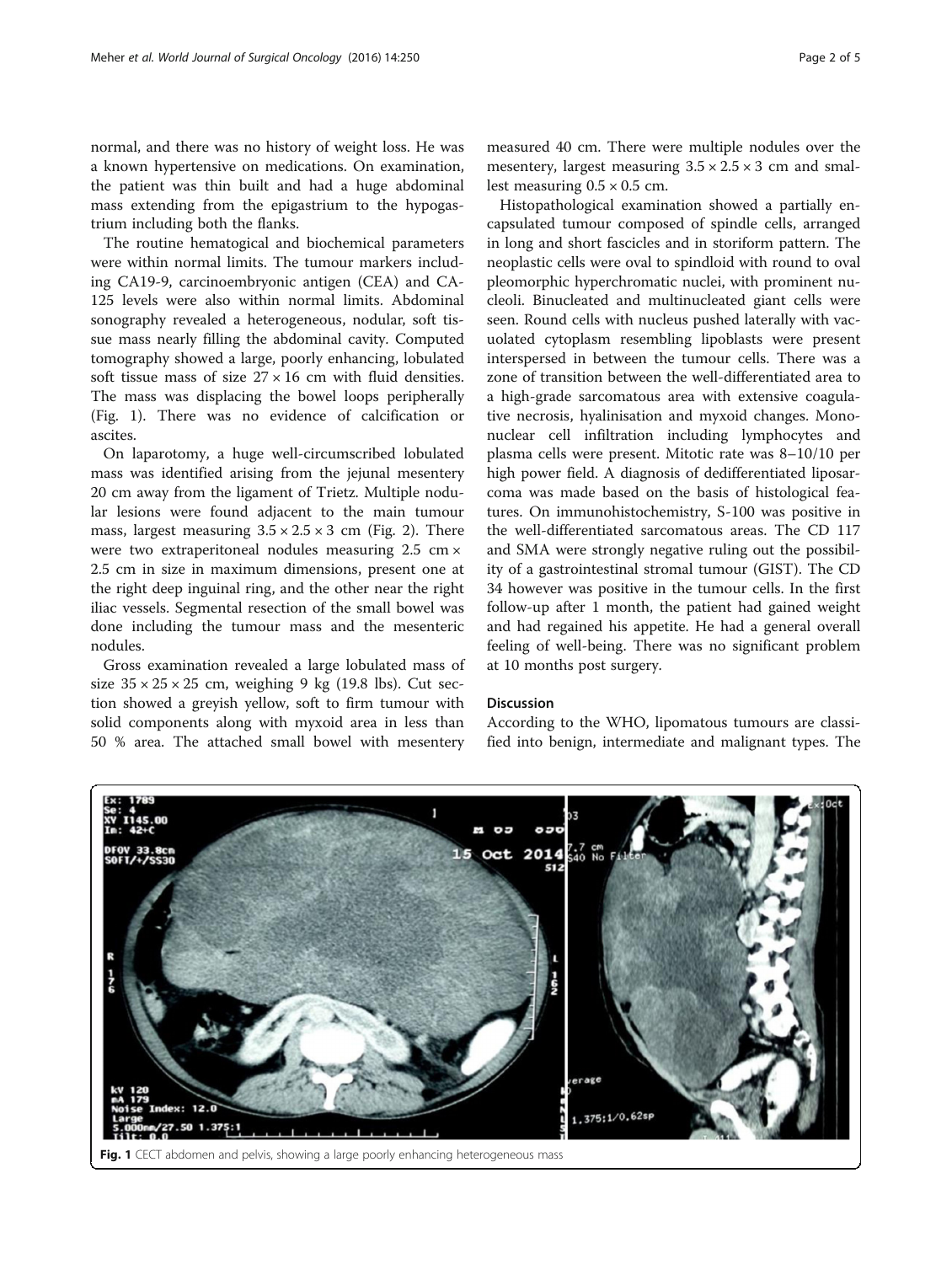<span id="page-2-0"></span>

well-differentiated liposarcoma belongs to the intermediate variety being locally aggressive. The malignant type includes the dedifferentiated, myxoid, round cell, pleomorphic, mixed and liposarcoma not otherwise specified types. The dedifferentiated variant of liposarcoma is thrice more common in the retroperitoneum than in the extremities, where well-differentiated liposarcomas are more usual [[1\]](#page-3-0). DDLPS primarily arising from the gastrointestinal tract or its secondary involvement is very unusual [[2,](#page-3-0) [3\]](#page-4-0). DDLPS involving small bowel mesentery is a rare entity, with nine such cases having been described in the literature as of now (Table [1](#page-3-0)).

The early symptoms of this disease are nonspecific; they present as abdominal lumps when they attain large sizes and may cause pressure symptoms [[2,](#page-3-0) [3\]](#page-4-0). X-ray, ultrasonography, computed tomography and MRI can be used for radiological assessment of the tumour [\[4](#page-4-0)]. Mesenteric angiography has been used to ascertain the location of the tumour preoperatively [[5\]](#page-4-0). Needle biopsy can be fallacious due to inadequate sampling, making it difficult to distinguish from high-grade sarcomas [\[2,](#page-3-0) [3](#page-4-0)]. Thorough sampling from different sites of the tumour is mandatory as it is as important to identify the nonlipogenic component as it to see the well-differentiated areas to reach at the diagnosis [[3\]](#page-4-0). Hence, post operative histopathology is the only reliable method of stamping the diagnosis of DDLPS. Histological DDLPS is characterised

by a mixture of atypical lipoma (ALT)/well-differentiated liposarcoma (WDLPS) and a high-grade nonlipogenic sarcomatous component, usually with an abrupt transition between the two components [\[1](#page-3-0)–[3\]](#page-4-0). Dedifferentiated areas exhibit a wide morphological spectrum and often show a high-grade sarcoma resembling a malignant fibrous histiocytoma (MFH) or low-grade spindle cell sarcoma [[1](#page-3-0)–[3](#page-4-0)].

Distinction of different subtypes of liposarcoma on histopathological examination and immunohistochemistry is important because DDLPS is the variant of liposarcoma having worse prognosis than the well-differentiated variety. Its clinical course however is less aggressive than other types of high-grade sarcoma. [\[1](#page-3-0)–[3\]](#page-4-0). Due to its proximity to the bowel, it becomes imperative to distinguish DDLPS from GIST. CD117 (c-kit) and CD34 which are expressed in GIST are usually negative in DDLPS [[2](#page-3-0), [3](#page-4-0)]. In our case, CD117 and SMA were negative. The CD 34 however was positive in our case. It is worth emphasising that CD 34 expression is not specific to GIST, and it may also be positive in tumours like solitary fibrous tumour, inflammatory fibrous polyps and dedifferentiated liposarcoma [\[6](#page-4-0)]. MDM2 amplification demonstrated by florescent in situ hybridisation (FISH) technique, immunohistochemistry, and quantitative PCR help in the diagnosis of lipomatous tumours. Hence, it may have a role in differentiating these tumours from the poorly differentiated sarcomas [[4](#page-4-0)]. p53 has a tumour suppression role.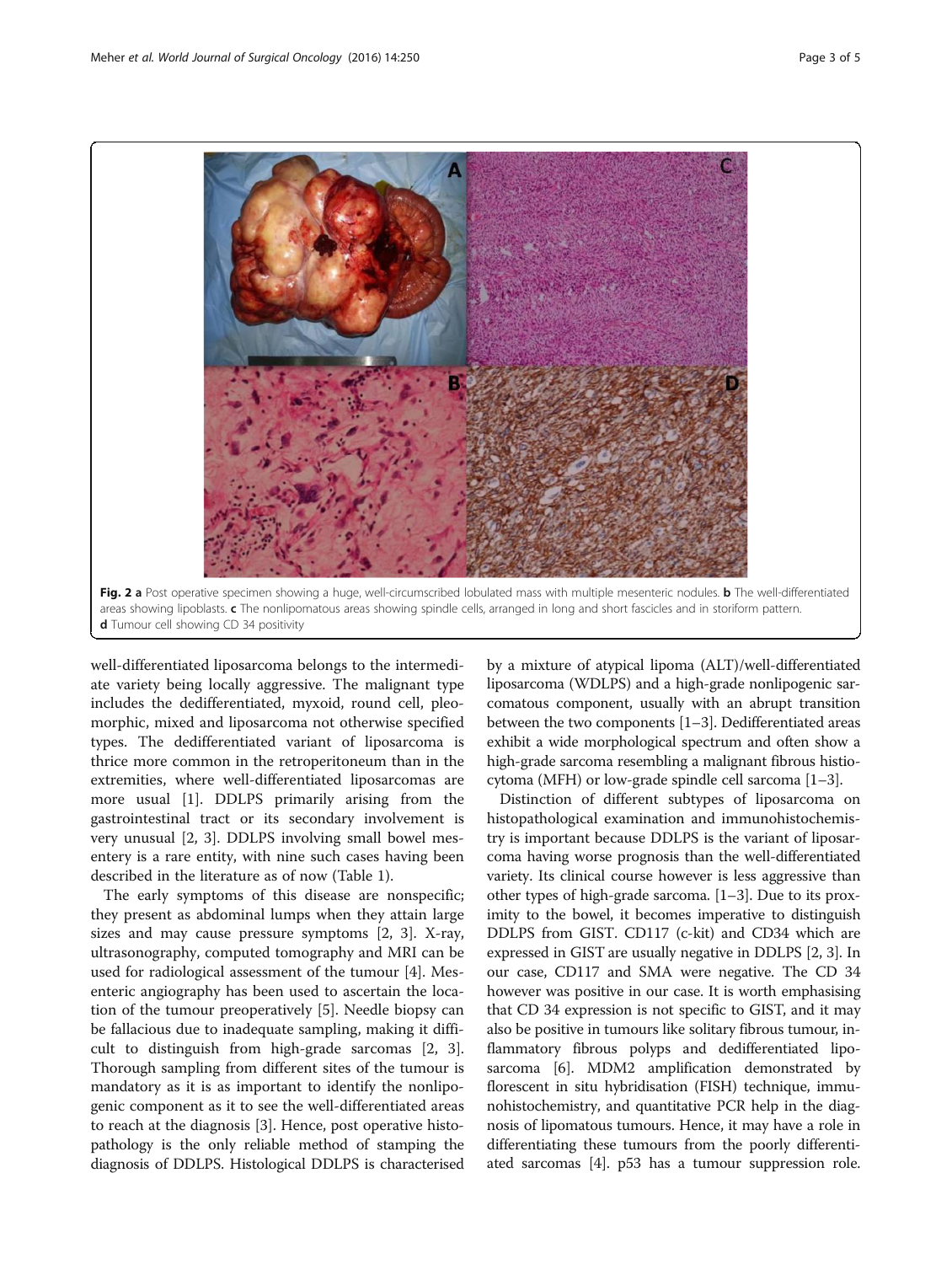<span id="page-3-0"></span>

|  |  | <b>Table 1</b> Dedifferentiated liposarcoma of small bowel mesentery reported in the literature |
|--|--|-------------------------------------------------------------------------------------------------|
|--|--|-------------------------------------------------------------------------------------------------|

| Reference               | Age (in years)/gender | Multifocality | Maximum size (in cm) | Primary treatment | Adjuvant therapy                                       |
|-------------------------|-----------------------|---------------|----------------------|-------------------|--------------------------------------------------------|
| Hasegawa et al. [10]    | 59/M                  | Unifocal      | 14                   | Surgery           | No.                                                    |
| Hasegawa et al. [10]    | 58/F                  | Unifocal      | 20                   | Surgery           | No.                                                    |
| Hasegawa et al. [10]    | 56/F                  | Unifocal      | 20                   | Surgery           | No.                                                    |
| Hasegawa et al. [10]    | 52/F                  | Unifocal      | 40                   | Surgery           | No.                                                    |
| Hasegawa et al. [10]    | 63/F                  | Unifocal      | 10                   | Surgery           | No.                                                    |
| Korukluoglu et al. [11] | 61/F                  | Bifocal       | 25 and 16            | Surgery           | Chemotherapy                                           |
| Grifasi et al. [4]      | 59/F                  | Unifocal      | 25                   | Surgery           | Ifosfamide (on recurrence)                             |
| Cha et al. [2]          | 76/F                  | Unifocal      | 5                    | Surgery           | No.                                                    |
| Vats M [12]             | 36/F                  | Multifocal    | 25                   | Surgery           | Chemotherapy (doxorubicin,<br>dacarbazine, ifosfamide) |
| Present case            | 62/M                  | Multifocal    | 35                   | Surgery           | No.                                                    |

Mutations of this gene therefore are associated with carcinogenesis and tumours with poor prognosis. Karaman et al. found p53 gene mutation in nonlipomatous component of dedifferentiated sarcomas and not in the welldifferentiated areas [\[7](#page-4-0)].

Complete surgical resection is the only effective treatment option available [\[4](#page-4-0)]. Efforts to remove the tumour completely often require the removal of an organ or part of an organ to which it is adherent [[3, 4\]](#page-4-0). Even palliative resection is sometimes helpful to treat troublesome symptoms of recurrence [[5](#page-4-0), [8](#page-4-0)]. The negative margins of surgical resection are associated with disease-free survival and overall survival [[4\]](#page-4-0). Although the evidence supporting the use of chemotherapy and radiotherapy is limited [[3](#page-4-0), [4](#page-4-0)], they may be of benefit in poorly differentiated sarcomas more than 10 cm in size or if there is residual disease after a palliative surgery [[9\]](#page-4-0). Ifosfamide in high doses has been tried in recurrent DDLPS, after recurrence [\[4](#page-4-0)]. However, approximately 40 % of DDLPS will have local recurrence, 17 % will metastasize and 28 % will have tumour-related mortality [1].

## Conclusions

Dedifferentiated liposarcoma is a variant of liposarcoma having worse prognosis and higher risk of local recurrence than the well-differentiated variety. Hence, accurate histopathological diagnosis is essential for prognostication and closer follow-up. Complete surgical excision with negative margin is associated with overall survival and disease-free survival. However, DDLPS at multiple locations in the mesentery is a possibility which may exclude the chance of curative resection. Palliative resection upfront, of large offending masses, or upon recurrence will have the benefit by relieving pressure symptoms due to the tumour. The scope of adjuvant chemotherapy and radiotherapy is limited to recurrent, residual or poorly differentiated liposarcomas.

#### Abbreviations

ALT: Atypical lipoma; CEA: Carcinoembryonic antigen; DDLPS: Dedifferentiated liposarcomas; FISH: Fluorescence in situ hybridization; GIST: Gastrointestinal stromal tumour; MFH: Malignant fibrous histiocytoma; WDLPS: Well-differentiated liposarcomas

#### Acknowledgements

Not applicable.

#### Funding

None.

#### Availability of data and materials

Not applicable.

#### Authors' contributions

SM and SR prepared the initial draft of the manuscript. TSM critically reviewed and revised the article and prepared the manuscript. PKS critically reviewed the manuscript. PM and SP gave the histopathological input of the patient and reviewed the manuscript. All authors read and approved the final manuscript.

#### Competing interests

The authors declare that they have no competing interests.

#### Consent for publication

Written informed consent obtained from the patient for publication of this case report and the accompanying images.

### Ethics approval and consent to participate

Not applicable.

#### Author details

<sup>1</sup>Department of General Surgery, All India Institute of Medical Sciences, Room no. 403, Academic Block, Sijua, Bhubaneswar, Odisha 751019, India. <sup>2</sup>Department of Pathology, All India Institute of Medical Sciences, Sijua, Bhubaneswar, Odisha 751019, India.

#### Received: 26 January 2016 Accepted: 13 September 2016 Published online: 21 September 2016

#### References

- 1. Fletcher CDM, Unni KK, Mertens F. World Health Organization classification of tumours, Pathology and genetics of tumours of soft tissue and bone. Lyon: IARC Press; 2002. p. 10–46.
- 2. Cha EJ. Dedifferentiated liposarcoma of the small bowel mesentery presenting as a submucosal mass. World J Gastrointest Oncol. 2011;3(7):116–8.